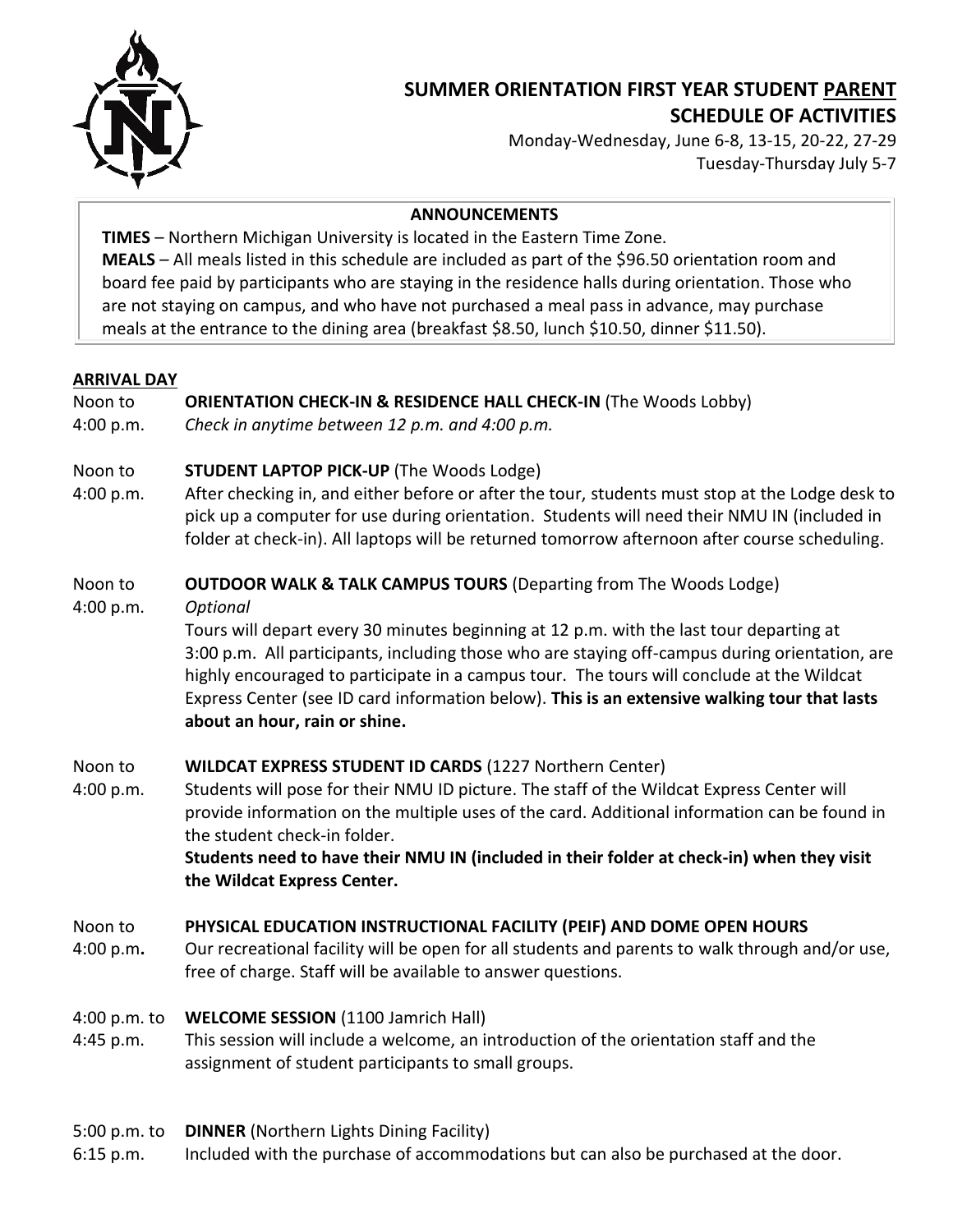#### 6:30 p.m. to **PARENT SESSION 1 – EXPECTATIONS** (Ballrooms A & B, Northern Center)

8:30 p.m. Parents will be given the opportunity to meet a number of university faculty and staff as well as other parents participating in the program through an interactive, realistic discussion.

#### 8:30 p.m. to **PARENT RECEPTION** (Pre-Function Event Space, Northern Center)

9:30 p.m. Parents are invited to enjoy an informal social hour with faculty and staff featuring complimentary snacks and soft drinks.

#### **DAY TWO**

- 6:30 a.m. to **BREAKFAST** (Northern Lights Dining Facility)
- 8:00 a.m. Included with the purchase of accommodations but can also be purchased at the door.

#### 8:30 a.m. to **PARENT SESSION 2 – ACADEMICS** (Ballrooms A & B, Northern Center)

10:00 a.m. Information on the academic aspects of student life will be presented, including a review of the *Undergraduate Bulletin*, a general review of academic requirements, a discussion of support services available to students and other pertinent academic information.

#### 10:00 a.m. to **FREE TIME**

11:00 a.m.

- 11:00 a.m. to **LUNCH** (Northern Lights Dining Facility)
- 12:25 p.m. Included with purchase of accommodations but can also be purchased at the door.

#### 12:30 p.m. to **PARENT SESSION 3 – FINANCES** (Ballrooms A & B, Northern Center)

2:00 p.m. This session is intended to provide general information regarding the cost of attending NMU, student employment opportunities and a review of the financial aid process. Specific financial aid questions may be answered later in the afternoon.

**Once students have finished scheduling courses and have returned their laptop, various optional activities are available for students and parents to take advantage of throughout the afternoon. Sessions resume after the 5:00 p.m. picnic.**

#### 3:00 p.m. to **VISIT ACADEMIC DEPARTMENTS**

- 4:00 p.m. (Refer to the "Visit with Academic Departments" sheet in your binder) Many academic department offices are open and both parents and students are welcome to visit. 2:00 p.m. to **PHYSICAL EDUCATION INSTRUCTIONAL FACILITY (PEIF) AND DOME OPEN HOURS**
- 4:00 p.m. Students and Parents may want to walk through and/or try Northern's recreational facility. The facility will be open and available to orientation participants free of charge.
- 2:00 p.m. to **VISIT CAREER SERVICES** (3302.3 Hedgcock)
- 4:00 p.m. Students and parents can visit the Career Services office to get information regarding on and off campus employment opportunities for students.
- 2:00 p.m. to **FINANCIAL AID QUESTION & ANSWER** (2107 Hedgcock)

4:00 p.m. Students and parents can sit down one-on-one with a representative from the Financial Aid office to get specific questions answered.

#### 2:00 p.m. to **DISABILITY STUDENT SERVICES** (2001 Hedgcock)

4:00 p.m. Students and parents who have questions about services for students with disabilities will have an opportunity to meet with staff from the Disability Student Services Office. Available services and the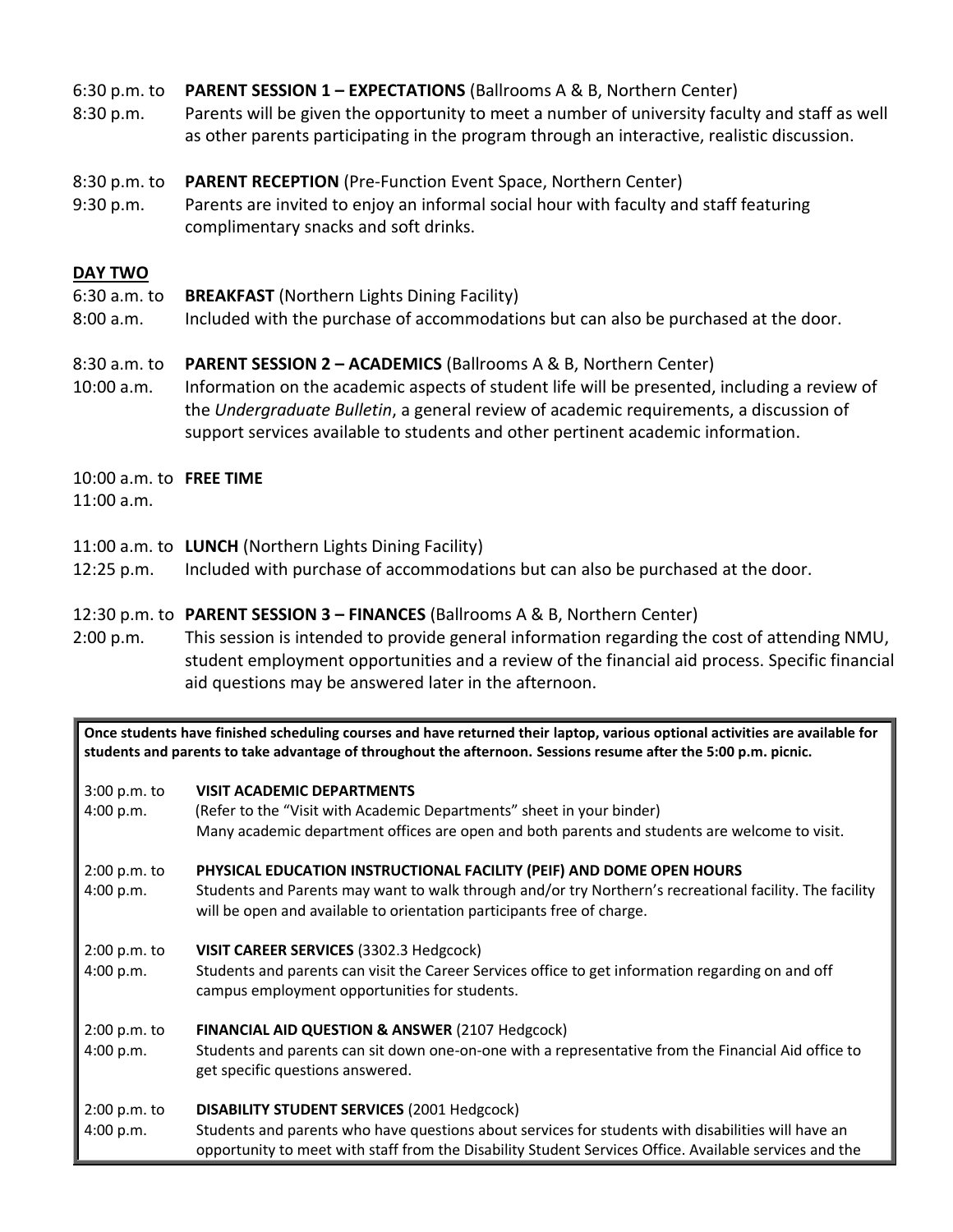|                           | process for obtaining those services will be discussed.                                                                                                                                                                                                                                                                      |
|---------------------------|------------------------------------------------------------------------------------------------------------------------------------------------------------------------------------------------------------------------------------------------------------------------------------------------------------------------------|
| 2:00 p.m. to<br>4:00 p.m. | <b>VETERAN STUDENT SERVICES (2001 Hedgcock)</b><br>Students and parents who have questions regarding Veteran's Resources will have the opportunity to<br>meet with the Veterans Resource Representative.                                                                                                                     |
| 2:00 p.m. to<br>4:00 p.m. | <b>VISIT THE NMU BOOKSTORE (Northern Center)</b><br>You'll find NMU textbooks, clothing, gifts and supplies in our brand new bookstore, located in the<br>Northern Center, one level below the Ballrooms.                                                                                                                    |
| 2:00 p.m. to<br>4:00 p.m. | <b>HONORS PROGRAM ADVISING – Students &amp; Parents (145 Whitman Hall)</b><br>Honors Program students and their families can meet with Honors Program staff to learn more about<br>program requirements and course options for fall. Highly recommended for all accepted Honors<br>Program students.                         |
| 3:30 p.m. to<br>4:00 p.m. | <b>FRESHMAN FELLOW MEETING By Invitation (Cohodas, 404A)</b><br>Students, and parents of students, who have been awarded a freshman fellowship are invited to meet<br>with the coordinator of the Freshman Fellowship Program. Discussion will include faculty mentor<br>assignments, work schedules and payment procedures. |
| 3:45 p.m. to<br>4:15 p.m. | <b>RESIDENCE HALL ROOM VIEWING (The Woods Lodge)</b><br>Staying off campus during orientation? Come see what a residence hall room looks like!                                                                                                                                                                               |

- 5:00 p.m. to **TASTE OF THE LIGHTS** (Northern Lights Dining Facility)
- 6:15 p.m. All students and guests are welcome to attend.
- 6:30 p.m. to **DINING TRIVIA** (Ballrooms A & B, Northern Center)
- 7:00 p.m. Join in the game to compete for food prizes and to learn important details about the NMU ID card, meal plan, dining programs, and dining on campus.
- 7:00 p.m. to **PARENT SESSION 4 – HOUSING & RESIDENCE LIFE** (Ballrooms A & B, Northern Center)
- 8:30 p.m. Information about life in NMU's residence halls will be discussed. Included will be information on appropriate items for students to bring with them in the fall, special opportunities that exist in the residence halls and payment schedules.

## **DEPARTURE DAY**

- 6:30 a.m. to **BREAKFAST** (Northern Lights Dining Facility)
- 8:00 a.m. Included with the purchase of accommodations but can also be purchased at the door.
- 8:30 a.m. to **HEALTH & SAFETY SERVICES** (Ballrooms A & B, Northern Center)
- 9:15 a.m. This session will provide frank discussions of physical and mental health. Representatives from the Health Center, Counseling and Consultation Services and the NMU Police Department will provide information and answer questions.
- 9:30 a.m. to **PARENT SESSION 5 STUDENT ISSUES** (Ballrooms A & B, Northern Center)
- 11:30 a.m. This session includes a presentation of topics recommended for discussion by parents and students prior to arrival in the fall or during the initial period of enrollment. Included are some suggestions and advice which parents have provided over the years.
- 11:30 a.m. to **LUNCH** (Northern Lights Dining Facility)